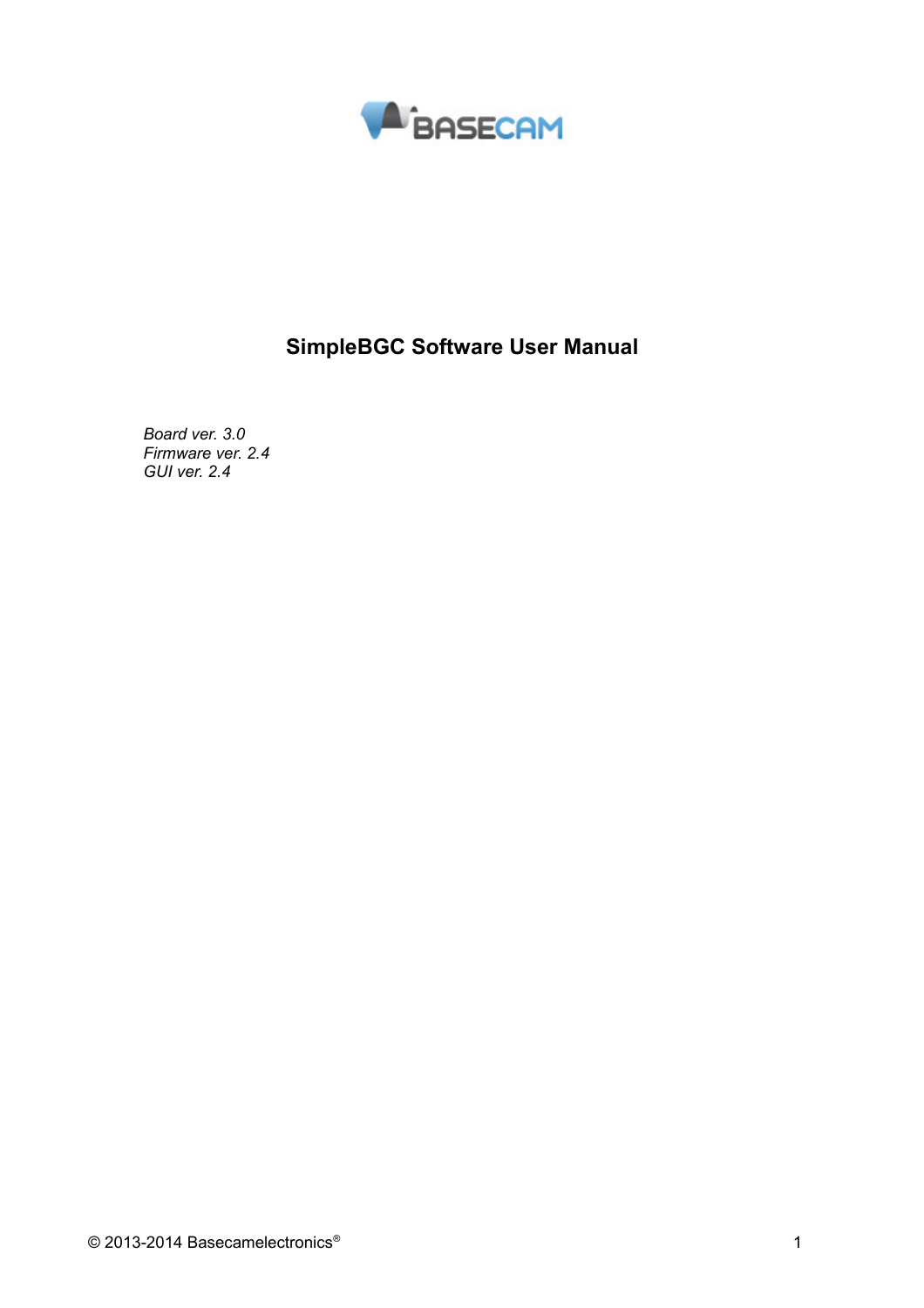# *Connection to PC*

To connect board to your PC, you need a miniUSB cable. First time a USB cable is plugged, you need to install the appropriate software driver. If your PC does not install the driver automatically, install one manually from this link: [http://www.silabs.com/products/mcu/pages/usbtouartbridgevcpdrivers.aspx.](http://www.silabs.com/products/mcu/pages/usbtouartbridgevcpdrivers.aspx) After you install the driver and connecting the board, a new virtual COM port will be created. You need to choose this COM port in the SimleBGC software (GUI) to initiate the connection.

It is safe to connect USB and main power (battery) simultaneously. But be very careful to not reverse the polarity of the main battery, because in this case it will burn out controller and may damage your PC!

There is also a possibility to use Bluetooh–To-Serial adapter (HC-05, HC-06, Sparkfun BlueSMiRF, and comparable) to connect to the GUI and tune the board remotely. There is a special connector on the board that matches the same one on the BT module. It is marked as UART and contains pins: 5V, GND, RX, TX. You can solder BT module over it or use extender Male-Male 4pin cable.

**IMPORTANT NOTE**: Bluetooth module must be configured at **115200** baud rate and **Even** parity (generally its not set by default!). Refer your module's user manual to find out how to configure bluetooth. With these settings, you will be able connect to the GUI and even to upgrade firmware remotely.

# *Running application*

Follow these steps to connect your main controller board to the GUI software:

- Connect the mini-USB cable
- Start the GUI, select correct COM-port from the list, and click **"Connect"**. After the connection is established, all board settings and profiles will be loaded into the GUI. You can re-load the current board parameters anytime by clicking the **"READ"** button.
- After adjusting parameters in the GUI you should write them to the controller board by clicking the **"WRITE"** button. Only the current profile parameters will be saved to the board. To return to the default settings push the **"RESET TO DEFAULTS"** button.
- To choose a different profile (with different settings) select it from the list of profiles (located in the upper right corner of the GUI window). You can store different settings as three different profiles onto the controller board. You can switch profiles saved on the board by choosing the profile in the GUI or by pressing the MENU button on the controller board.

Remember that some settings are common for all profiles and can not be saved on a per-profile basis. Parameters such as sensor orientation, hardware configuration, RC inputs, and motors outs are the same across all profiles.

The GUI starts in the English version of the user interface. To change the interface language, choose one in the 'language' menu and restart the program.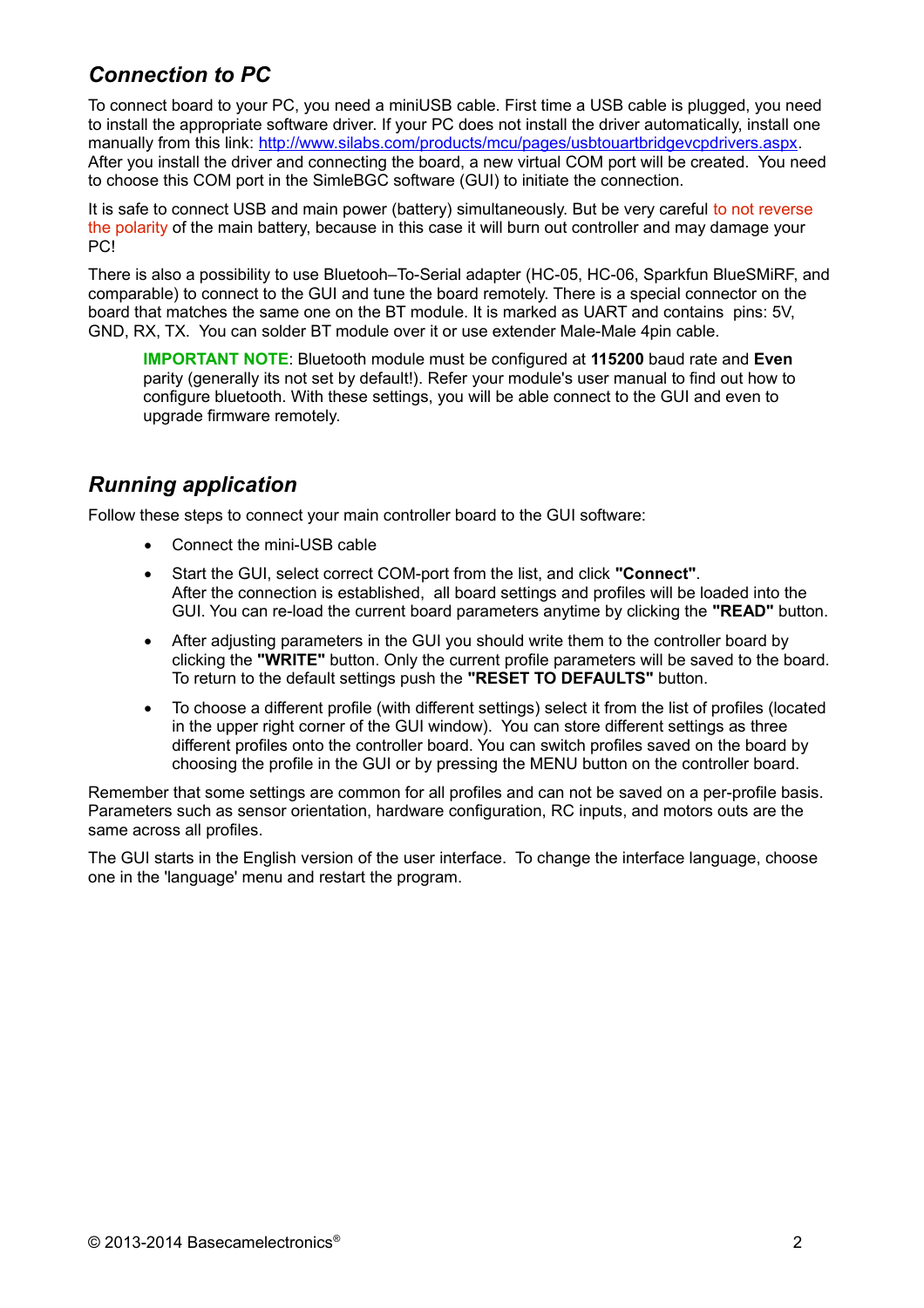# *GUI Blocks*

| SimpleBGC GUI v2.40 b8                                                                                                                                                                                                                                                                                                                                                                                                                                                                                                                                                                                                                                                                                                                                                                                                   | $\mathbf{x}$<br>$=$<br>$\qquad \qquad \Box$                          |  |  |
|--------------------------------------------------------------------------------------------------------------------------------------------------------------------------------------------------------------------------------------------------------------------------------------------------------------------------------------------------------------------------------------------------------------------------------------------------------------------------------------------------------------------------------------------------------------------------------------------------------------------------------------------------------------------------------------------------------------------------------------------------------------------------------------------------------------------------|----------------------------------------------------------------------|--|--|
| View Help<br>File<br>Language                                                                                                                                                                                                                                                                                                                                                                                                                                                                                                                                                                                                                                                                                                                                                                                            |                                                                      |  |  |
| Connection<br>Profile                                                                                                                                                                                                                                                                                                                                                                                                                                                                                                                                                                                                                                                                                                                                                                                                    |                                                                      |  |  |
| Disconnect<br>COM23<br>Profile 1                                                                                                                                                                                                                                                                                                                                                                                                                                                                                                                                                                                                                                                                                                                                                                                         | Rename                                                               |  |  |
| Load<br>Save<br>version 3.1<br>Firmware:<br>2.40 <sub>b8</sub><br>Board:                                                                                                                                                                                                                                                                                                                                                                                                                                                                                                                                                                                                                                                                                                                                                 | basecamelectronics.com                                               |  |  |
| <b>Basic</b><br>Advanced<br><b>RC</b> Settings<br>Service<br>Follow mode<br>Realtime Data<br>Firmware upgrade                                                                                                                                                                                                                                                                                                                                                                                                                                                                                                                                                                                                                                                                                                            |                                                                      |  |  |
| <b>PID Controller</b><br>Motor Configuration<br>P<br>D<br><b>NUM.POLES</b><br><b>POWER</b><br><b>INVERT</b><br><b>ROLL</b><br><b>ROLL</b><br>$14 \hat{ }$<br>$30^\circ$<br>$0\frac{1}{2}$<br>0.25<br>$14^\circ$<br>$120^\circ$<br>М<br><b>PITCH</b><br><b>PITCH</b><br>$0\frac{1}{2}$<br>$8^\circ$<br>$14^\circ$<br>$20^\circ$<br>100<br>0.25<br>⊽<br><b>YAW</b><br><b>YAW</b><br>$0\sqrt{2}$<br>$20^\circ$<br>130 <sup>2</sup><br>☑<br>$14 \frac{6}{9}$<br>$0.2^\circ$<br>14<br><b>AUTO</b><br>dg/sec <sup>2</sup><br>500 $\degree$<br>I Limit accelerations<br><b>External FC Gain</b><br>Sensor<br><b>ROLL</b><br>Axis TOP<br><b>RIGHT</b><br>$0\frac{1}{2}$<br>Skip Gyro calibration at startup<br><b>PITCH</b><br>$0\frac{1}{2}$<br><b>AUTO</b><br>CALIB.ACC<br>CALIB.GYRO<br>Configure:<br>Camera IMU<br>Frame IMU | $-1.65$ 0.02<br>1. I . V .<br><b>ROLL</b><br>1.67<br>$\bullet$ $\mu$ |  |  |
| USE DEFAULTS<br>MOTORS ON/OFF<br><b>READ</b><br><b>WRITE</b>                                                                                                                                                                                                                                                                                                                                                                                                                                                                                                                                                                                                                                                                                                                                                             |                                                                      |  |  |
| I2C errors: 0<br>$\cdot$ 1 $\cdot$ 1 $\cdot$<br>Cycle time:<br>801<br>It is very important to properly calibrate the accelerometer. Level the IMU sensor with Z axis pointing up, fix it in place, and<br>press the CALIB.ACC button. Calibration takes about 3-4 seconds (led flashes). Don't move sensor board while calibrating.<br><b>Called B</b><br>For precise six-point calibration, refer to manual.<br>68.95 0.00                                                                                                                                                                                                                                                                                                                                                                                              |                                                                      |  |  |
| Parameters successfully loaded from board.                                                                                                                                                                                                                                                                                                                                                                                                                                                                                                                                                                                                                                                                                                                                                                               | <b>BAT</b><br>0.0                                                    |  |  |

*The GUI contains different functional blocks:*

- 1. Configuration block in the central part of the window, organized by 'tab':
	- Basic Basic gimbal stabilization settings. Adjusting these settings is usually adequate to achieve good camera stabilization.
	- Advanced More precise tuning options.
	- RC Settings settings to control the gimbal roll/pitch/yaw orientation with RC inputs.
	- Service Specify the behavior of the MENU button (located on the controller board or mounted externally) and tune the battery monitoring service.
	- Follow Mode settings related to special mode of the camera control.
	- Real-time Data real-time sensor data monitoring. This screen is extremely helpful in tuning your gimbal performance. Firmware Update — Firmware and GUI software versions and update options.
	- Firmware Upgrade lets you to check the fresh version of firmware and upgrade if necessary.
- 2. Connection COM-port selection and connection status.
- 3. Profile Profile selection, loading, re-naming, and saving.
- 4. Control Panel graphic visualization of gimbal orientation angles in three axes.
	- *Black arrows are displaying the angles, blue arrows are a 10x time magnification to provide higher precision. Red marks show target angles that gimbal should keep.*
	- *Thin blue lines shows the maximum (peak) deflection from the central, neutral point.*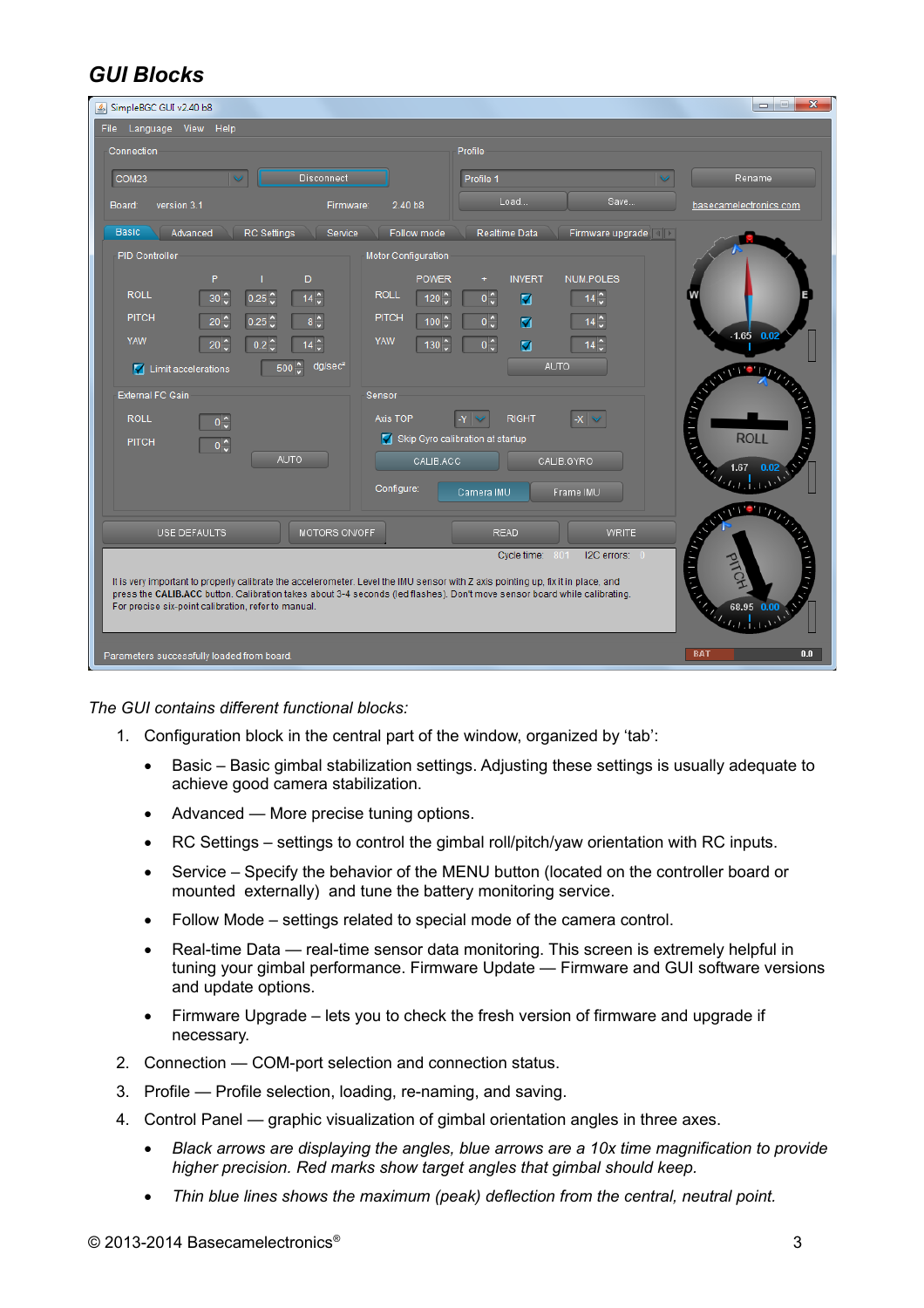- *Blue digits show* peak *deflection amplitude. Using these numbers,* stabilization *quality* can *be estimated.*
- *Vertical red bars to the right of the scales show actual power level, from 0 to 100%.*
- 5. READ, WRITE, RESET TO DEFAULTS buttons are used to transfer setting from/to board.
- 6. MOTORS ON/OFF button is used to toggle motors state.
- 7. At the bottom of the screen, tips, status or error messages (in red color) are displayed . Overall cycle time and I2C error count is also displayed.
- 8. Battery voltage indicator with warning sector.

#### *Basic Settings*

Note: Before tuning your controller, install the camera into the gimbal firmly and ensure your gimbal's center of gravity is leveled as much as possible.

- **P,I,D PID regulation parameters for all axes. .**
	- P describes the power of disturbance response. Higher values means a stronger response reaction to external disturbance. Raise this value until the stabilization quality of fast disturbances will be adequate. If the "P" value is too high, oscillations of the axis will start to be present. These oscillations will get worse if there are vibrations that reach the IMU sensor board. *If oscillations occur, raise the "D" parameter by 1 or 2 units, and then try to raise the "P" value again.*
	- D The "D" value reduces the reaction speed. This value helps to remove low-frequency oscillations. A "D" value that is too high can cause high-frequency oscillations, particularly, when the IMU sensor is exposed to vibrations.
	- I The "I" value changes the speed at which the gimbal moves to incoming RC commands and to move the gimbal back to neutral. *Low values result in a slow and smooth reaction to RC commands and to getting back to neutral. Increase this value to speed up the movement*
- **Limit Accelerations** this option lets to limit angular accelerations in case of hard RC or Serial control (useful to prevents jerks or skipped steps, smoother camera control, less impact on the multirotor's frame). The less is value, the smoother is camera rotation under control.
- **POWER** maximum voltage supplied to the motors (0 255, where 255 means full battery voltage). Choose this parameter according to your motor characteristics. *Basic tuning:*
	- Motors should not get to*o hot! Motor temperatures of over 80С will cause permanent damage to motor magnets.*
	- *A Power value that is too low will not provide enough force for the motor to move the gimbal and stabilize the camera adequately. A low power value will be most noticeable in windy conditions, when the gimbal is not well balanced, or if the gimbal suffers from mechanical friction.* Slowly lower the Power parameter to find its optimal value. Find the lowest value that still provides good stabilization and adequate holding torque.
	- Raising the power equals raising the "P" value of PID settings. If you raise the POWER value, you should re-tune your PID values as well.
- **"+" Additional power** that will be add to the main power in case of big error (caused by missed steps). It helps to return camera to the normal position. If main power + additional power is greater than 255, the result is limited to 255.
- **INVERT** reverse motor rotation direction. It's extremely important to choose the correct motor rotation direction to not damage your gimbal. To determine the correct direction, set the P, I, and D values to 0 and the POWER values to 80 (or higher if your motors don't produce enough force to hold/move the camera). Level the camera tray horizontally and click the AUTO button in the "Motor configuration" settings. The gimbal will make small movement to determine correct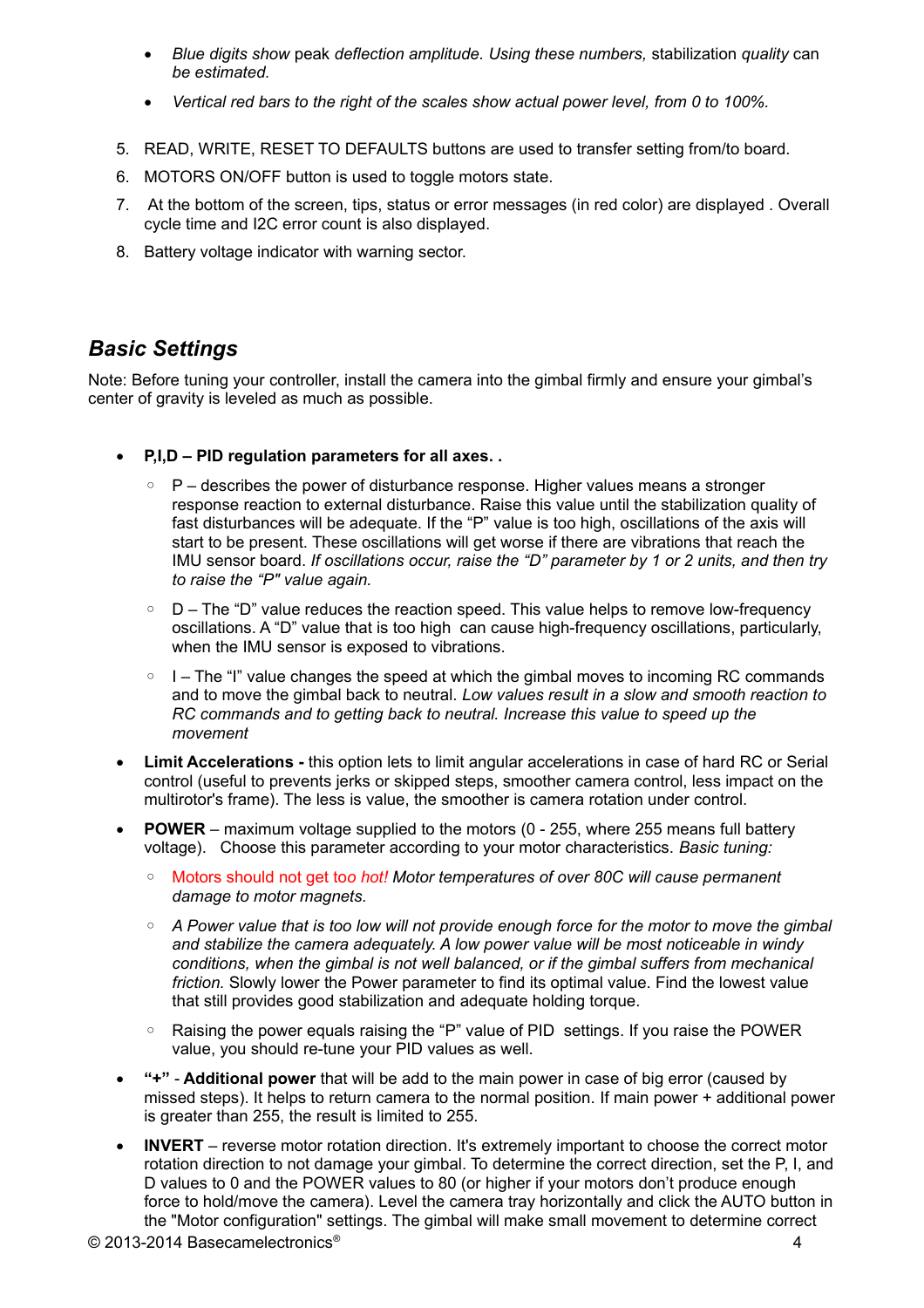motor rotation direction. Wait for the calibration procedure to complete. Then, re-set your PID values and tune your Power values.

- **NUM.POLES** Number of motor poles. This value needs to be equal to the number of magnets in your motor's bell. During the "auto" calibration process described above, this value is automatically detected. However, this value is sometimes not correctly determined during the "auto" calibration process and will need to be verified and possibly corrected manually. Most brushless gimbal motors are built with 14 poles (or magnets) and utilize a DLRK winding scheme. Count your motor magnets and enter this value if the value is not correct in the GUI.
- **External FC Gain** Gain value for matching the gimbal data from your flight controller (optional). For better stabilization and utilization of some additional features, the knowledge about the frame inclination angles is required. SimpleBGC IMU doesn't provide such information. Most of FC have servo outs for connecting gimbals. This outs should be connected to SimpleBGC controller through EXT\_ROLL and EXT\_PITCH inputs.
	- Activate gimbal outs in FC and set range limits for angles you generally fly (for example ,+- 30 degrees of frame inclination should equals full servo range about 1000-2000).
	- Deactivate all filters and smoothing of FC gimbal settings (if present).
	- In the **RC-settings** tab, make sure that inputs EXT\_ROLL, EXT\_PITCH doesn't used to control gimbal. (i.e. are not chosen as source for any other RC control task).
	- In **REALTIME DATA** tab, check availability of EXT\_FC\_ROLL, EXT\_FC\_PITCH signals, and make sure they are split to axes correctly. (Frame roll angle tilting should cause EXT FC ROLL change in approximately 900..2100 range. The same is for pitch.)
	- Connect power supply, and setup stabilization as described above (tune POWER, INVERT, PID)
	- Push **AUTO** button in **FLIGHT CONTROL GAIN** group, and smoothly incline copter frame to different directions by all axes for 10-30 seconds.
	- Push **AUTO** button again to complete calibration. (Calibration will stop automatically after some time too). New gains will be written into EEPROM and shown in the GUI.

**NOTE :** You may skip this step and leave zero values at initial setup.

- **Sensor** Specify your IMU sensor board's orientation and position on the gimbal . For a standard IMU sensor installation, look at the gimbal from behind just like the camera will view out from the gimbal. Viewing the gimbal in this way, the UP and Right direction will match the Z and X axis. You can place the IMU sensor in any direction, keeping its sides always parallel to the motor axis (be very accurate here, it is a very important to precisely align the sensor and mount it firmly). Configure your IMU orientation in the GUI. The correct configuration should result in the following:
	- Camera pitches forward the PITCH arrow spins clockwise in the GUI.
	- Camera rolls right ROLL arrow spins clockwise in the GUI.
	- Camera yaws clockwise YAW arrow spins clockwise.

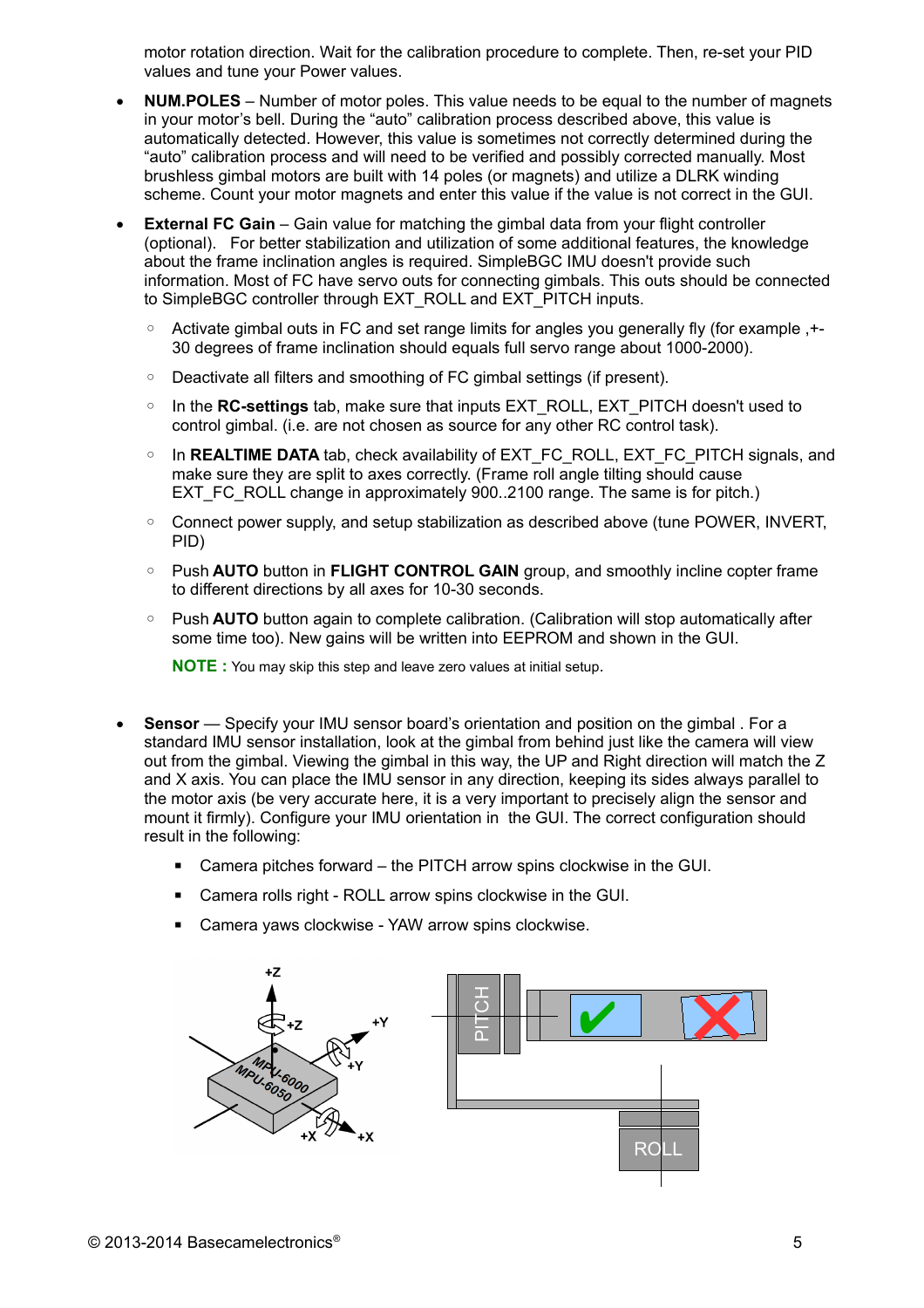◦ **Skip Gyro calibration at startup** - With this option, the board starts working immediately after powering it on, using the saved calibration data from last gyroscope calibration call. However, stored calibration data may become inaccurate over time or during temperature changes. We recommend you to re-calibrate your gyro from time to time to ensure the best performance.

# <span id="page-5-0"></span>**Second IMU sensor**

There is an option to install the second IMU sensor on the gimbal's frame. The advantage is more precise stabilization (you may use lower PID's to get the same quality) and knowing of frame tilting, that greatly helps for 3-axis system to extend the range of working angles.

Second IMU should be connected to the same I2C bus as main (in parallel). Sensors should have different I2C-address (Main IMU – 0x68, Frame IMU – 0x69). On the Basecam IMU, address 0x69 may be set by cutting the ADDR bridge, located on the back side of the sensor:



#### **Mounting the Frame IMU**

There are two options where to place the second IMU: below YAW motor and above it. In case of 2 axis stabilization, there is only one option – above ROLL motor.



If the sensor is placed above YAW motor, it helps to stabilize ROLL, PITCH and YAW motors. But the system becomes less stable during long work (because the frame heading, estimated from the second IMU, may drift with time and auto-correction may not work in all cases).

If the sensor is placed below YAW motor, it does not help YAW axis stabilization, but works more reliable.

Like the main (camera) IMU, the frame IMU may be mounted in any orientation, keeping its axis parallel with motor's axis.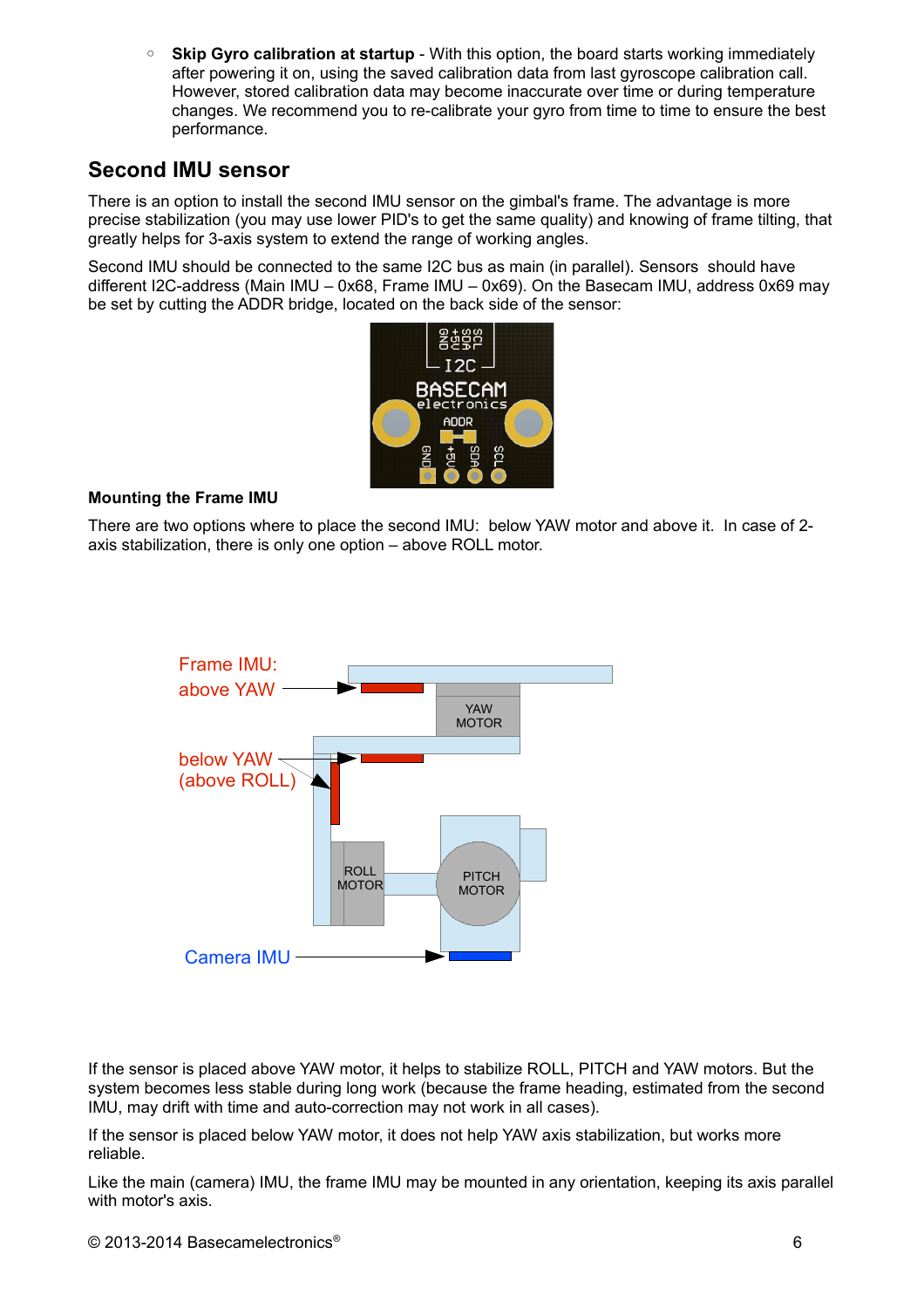#### **Configuring the frame IMU**

To configure the frame IMU, first of all set its location in the "**Advanced**" tab, "Sensor" area. Write settings to the board and go to the "Basic" tab. Press the button "**Frame IMU"**:



If the second IMU is connected properly, this button becomes active. It means that all IMU settings now affect on the frame IMU. Change sensor orientation (axis TOP, RIGHT) and write setting to the board, if necessary (board will be restarted). After restart, calibrate the accelerometer and gyroscope like you did it for the main IMU. For the accelerometer, you can do simple calibration or extended 6-point calibration.

You may notice that right panels with arrows are displaying now angles not for the main, but for the frame IMU. Also, in the "Realtime Data" tab, accelerometer's and gyroscope's data go for the frame IMU. It helps to properly configure an orientation of the sensor and check its calibration.

# *RC Settings tab*

- **RC Input Mapping**  here you can assign hardware RC inputs to virtual control channels. There are 4 hardware inputs provided on the board for RC Radio control connections, which you can assign to control any of three channels, one for each axes, and one command channel. If control for an axis is not needed, leave the option at "no input".
- **RC\_ROLL pin mode** allows to configure several formats of incoming signal for RC\_ROLL pin:
	- *Normal* incoming signal is in the PWM format, that most RC-receivers generally outputs
	- *Sum-PPM* some receivers may have this signal output. It is a PWM format modification, in which every channel transmits sequentially through one cable. In this case you do not need to connect other channels (read your receiver's user manual to check if it has SumPPM out).
	- *Futaba s-bus* receivers made by Futaba may transmit data in special digital format, up to 16 channels by one wire. Connect it to RC\_ROLL pin.
	- *Spektrum* another digital multi-channel protocol, that is used to communicate Spektrum's satellite modules with the main module, and in its clones. Because there are many modifications of this protocol, it may not work as expected in the first versions of SimpleBGC firmware (but we will work on correct implementation in next versions). There is a dedicated socket on the board (marked Spektrum) that matches standard connector. You should bind satellite module with the transmitter manually.
- For each control targets you can choose appropriate hardware input from the drop-down list.
	- **RC\_ROLL, RC\_PITCH, RC\_YAW, FC\_ROLL, FC\_PITCH** hardware inputs on board that accept signal in the PWM (Pulse Width Modulation) format (excepting RC\_ROLL, see above). Most RC receivers output this signal type.
	- **ADC1, ADC2, ADC3** dedicated analog inputs, marked on the board as A1, A2, A3 and accepts analog signal in range from 0 to +3.3 volts. For example, joystick variable resistor provides such signal. Connect A1..A3 to the center contact of variable resistor, +3.3V and GND to side contacts. See [Connection Diagram](#page-15-0) for more info.
	- **VIRT CH XX** In case of RC ROLL pin mode is set to multi-channel signal format, you can chose one of the virtual channels.

#### **Control targets:**

© 2013-2014 Basecamelectronics® 7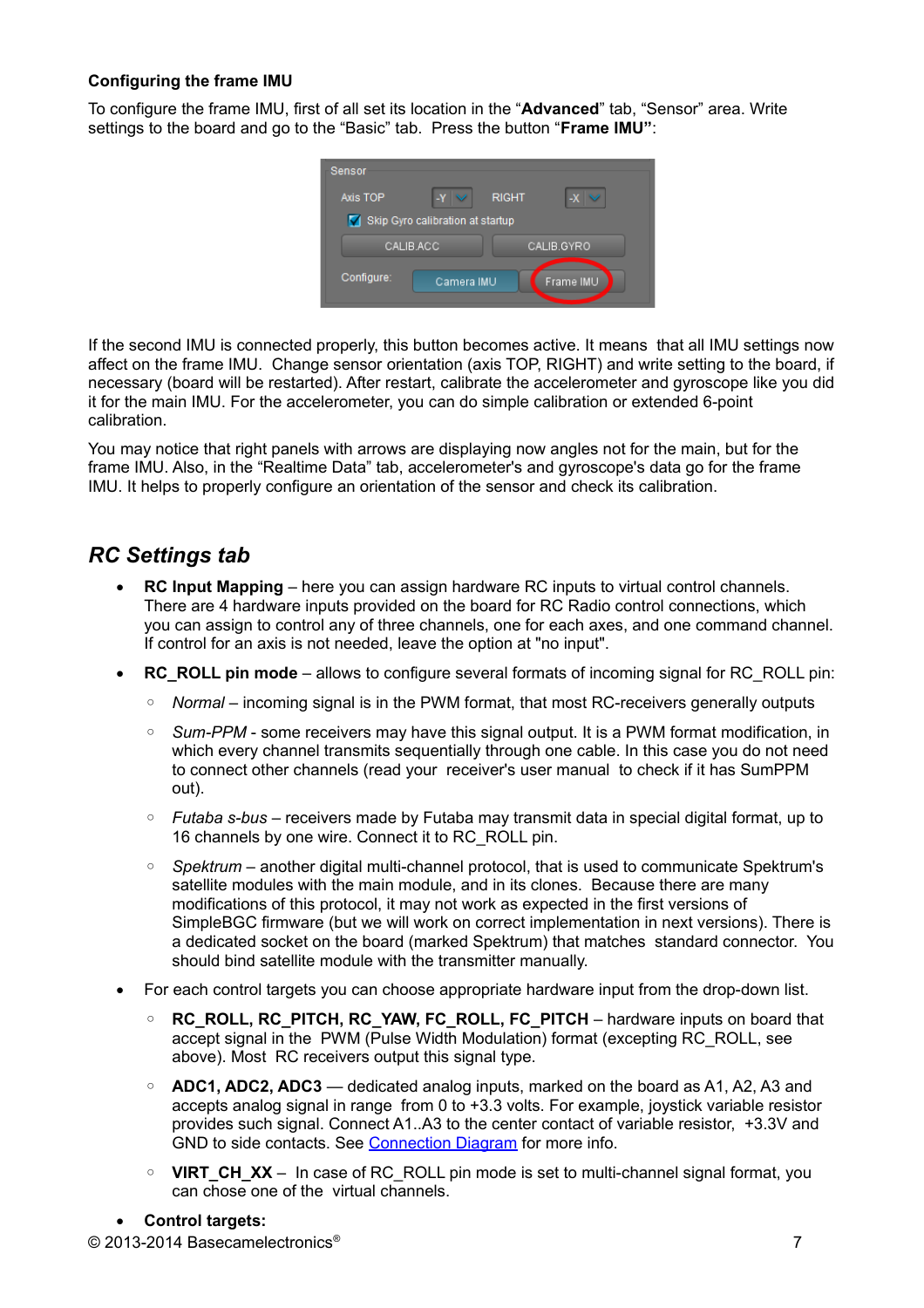- **ROLL, PITCH, YAW** controls the position of the camera
- **CMD** allows to execute some actions. You can configure 2- or 3-position switch on your RC for specified channel, and assign it to CMD channel. Its range is splitted into 3 sections : LOW ,MID ,HIGH. When changing the position of your RC-switch, signal jumps from one section to another, and assigned command is executed. The full list of available commands is described in the section "**MENU BUTTON"** of this manual.
- **FC\_ROLL, FC\_PITCH** is used to mark any of PWM inputs to be a signal from the external flight controller. See "External FC gain" section for details.
- **RC Mix** you can mix 2 inputs together before applying to any of ROLL, PITCH or YAW axis. It lets to control the camera from the 2 sources (joystick and RC for example). You can adjust the proportion of the mix from 0 to 100%.
- ANGLE MODE RC stick will control the camera angle directly. The full RC range will cause a camera to go from min to max angles, as specified above. If RC stick doesn't move, camera stands still. The speed of rotation depends on the "SPEED" setting and the acceleration limiter setting.
- **SPEED MODE** RC stick will control the rotation speed. If stick is centered camera stands still, if stick is deflected, camera starts to rotate, but does not exceed min-max range. Speed is slightly decreased near min-max borders. Speed of rotation is proportional to stick angle and the **SPEED** setting. RC control inversion is allowed in both of control modes.
- **MIN.ANGLE, MAX.ANGLE** range of the angles controlled from RC or in Follow mode. To inverse the control, set higher value first, and lower value second. For example, if you want to configure a camera to go from leveled position to down position, set 0-90 (or 90-0 to inverse).
- **LPF** Control signal filtering. The higher is value, the smoother is reaction to the stick commands. This filter cuts fast stick movements, but adds some delay.

# *Follow Mode*

There is a special control mode, when the camera "follows" for a tilting of the outer frame, but eliminates small frame jerking. Several modes of operation are possible:

- **Disabled** camera is locked to ground and may be rotated only from RC.
	- **Estimate frame angles from motors** it use magnetic field for rough estimation of frame tilting. Helps to increase the range of the frame angles where the gimbal's operation is stable. To proper operation in this mode, it is strictly required to calibrate **Offset** setting (see below). Like with the Follow mode, its not recommended to use this option in flight, its dedicated for hand-held systems only.

**NOTE** that this option is ignored if you connect second IMU mounted on the frame, because the data from the second IMU is more precise than from motors.)

- **Follow Flight Controller** camera is controlled from RC together with the mixed signal from an external flight controller (FC). Almost every FC has servo outputs to drive a gimbal. It feeds the information about the frame angles to this outputs, in the PWM format that all servos understand. SimpleBGC can get this information and use it to control a camera. It is necessary to connect and calibrate external flight controller (see **EXT.FC GAIN** settings). After calibration you can setup the percentage values for ROLL and PITCH axis, so the camera will follow frame inclinations.
- **Follow PITCH, ROLL** this mode is dedicated to hand-held systems. FC connection is not required. In this mode, the position of the outer frame by PITCH and ROLL is estimated from the motor's magnetic field. This means that if motor skips steps, position will be estimated incorrectly and operator should correct camera by hands, returning it to proper position. You should use this mode carefully for FPV flying, because if the camera misses its initial direction, there is no chance to return it back automatically.

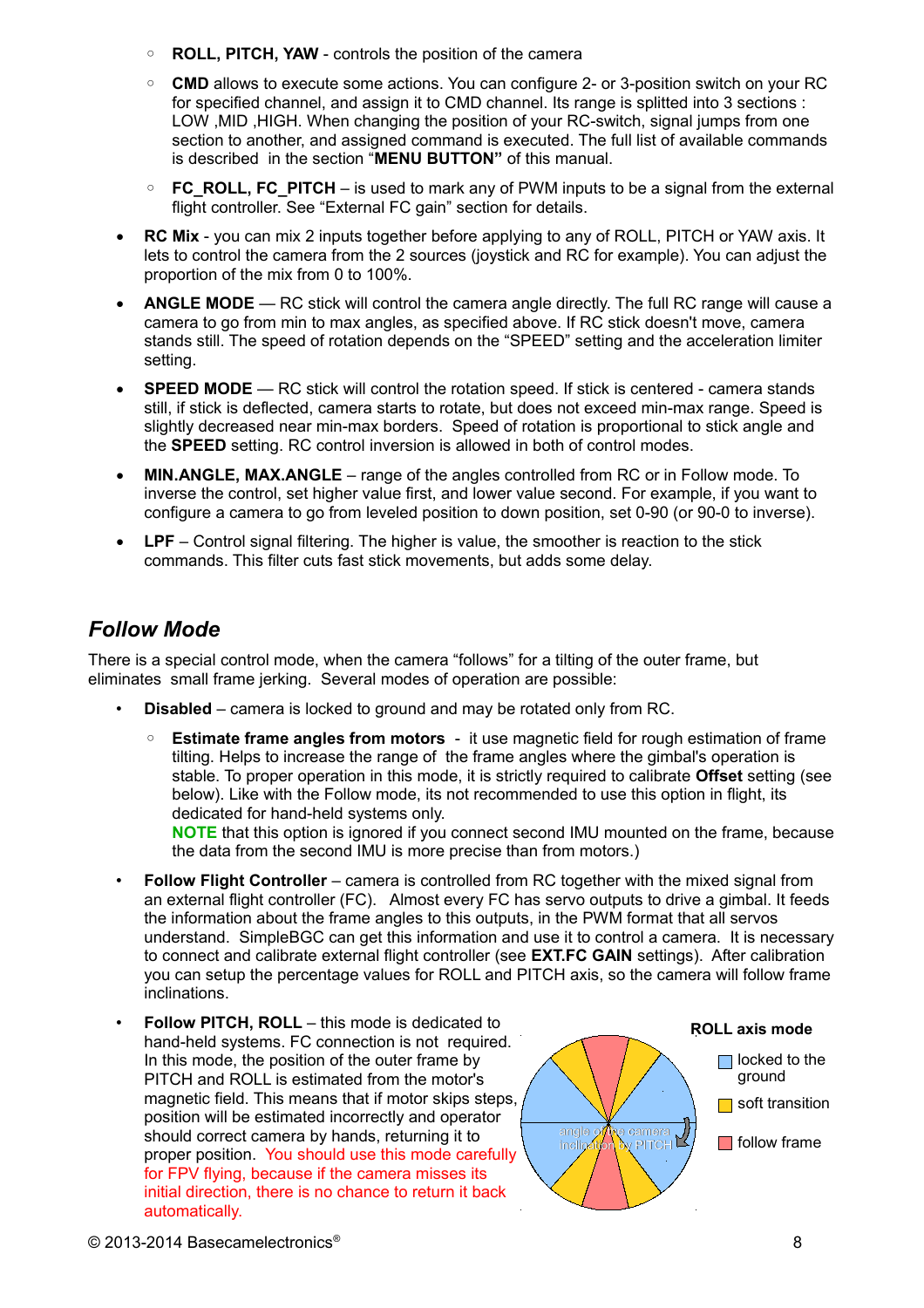- **Follow ROLL start, deg.** Set the angle (in degrees) of the camera PITCH-ing up or down, where the ROLL axis enters follow mode. Below this angle, ROLL is in lock mode.
- **Follow ROLL mix, deg.** Set the range (in degrees) of the camera PITCH-ing, where the ROLL axis is gradually switched from the 'lock' mode to 'follow' mode (see picture)

**Hint:** *to completely disable follow for ROLL, set these values to (90, 0). To permanently enable follow for ROLL (regardless of the camera PITCH-ing), set values to (0, 0).*

• **Follow YAW** – the same as above, except it can be enabled only for YAW axis. For example, you can lock camera by ROLL and PITCH axis by selecting "Disabled" option, but still control camera by YAW by enabling "Follow YAW" option.

There are additional settings to tune follow mode:

- **Dead band, degrees**: you can set the range where the rotation of an outer frame does not affect the camera. It helps to skip small jerks when you operate gimbal by hands.
- **Expo curve:** you can specify the strength of the control when outer frame declines from neutral position. For example: when the expo curve is enabled (i.e. is not flat), small or medium declination of an outer frame will cause very fine control even if I-term is configured high. But the strength of control exponentially grows when angles of declination becomes close to 60 degrees. It gives a big freedom in camera operation: from fine and smooth control to very fast movements.
- **OFFSET:** it is a very important to properly configure the initial position of the motor's magnetic poles, because all further calculations use this information. For YAW axis it allows to fine adjust a camera heading relative to a frame heading. For PITCH and ROLL axis there is an option to calibrate offset automatically. To do this, power on system, hold frame leveled, and press **AUTO** button. Don't forget to write setting when finished.

If the camera after power on is not leveled, you need to adjust the offset setting.



• **SPEED -** adjust the speed of the camera rotation in the follow mode. Don't set big values that motors can not handle (if motor does not produce enough torque, it will skip steps and synchronization will be broken). In this case, acceleration limiter may help to have big speed but do not miss steps.

# **Operation in the Follow Mode**

At system startup in the follow mode, keep the frame horizontally and manually adjust the camera to the horizontal position, and adjust it's heading. Camera easily "jumps" between the magnetic poles. Rotate the camera by hands to desired horizontal position, it will stick to the nearest magnetic pole.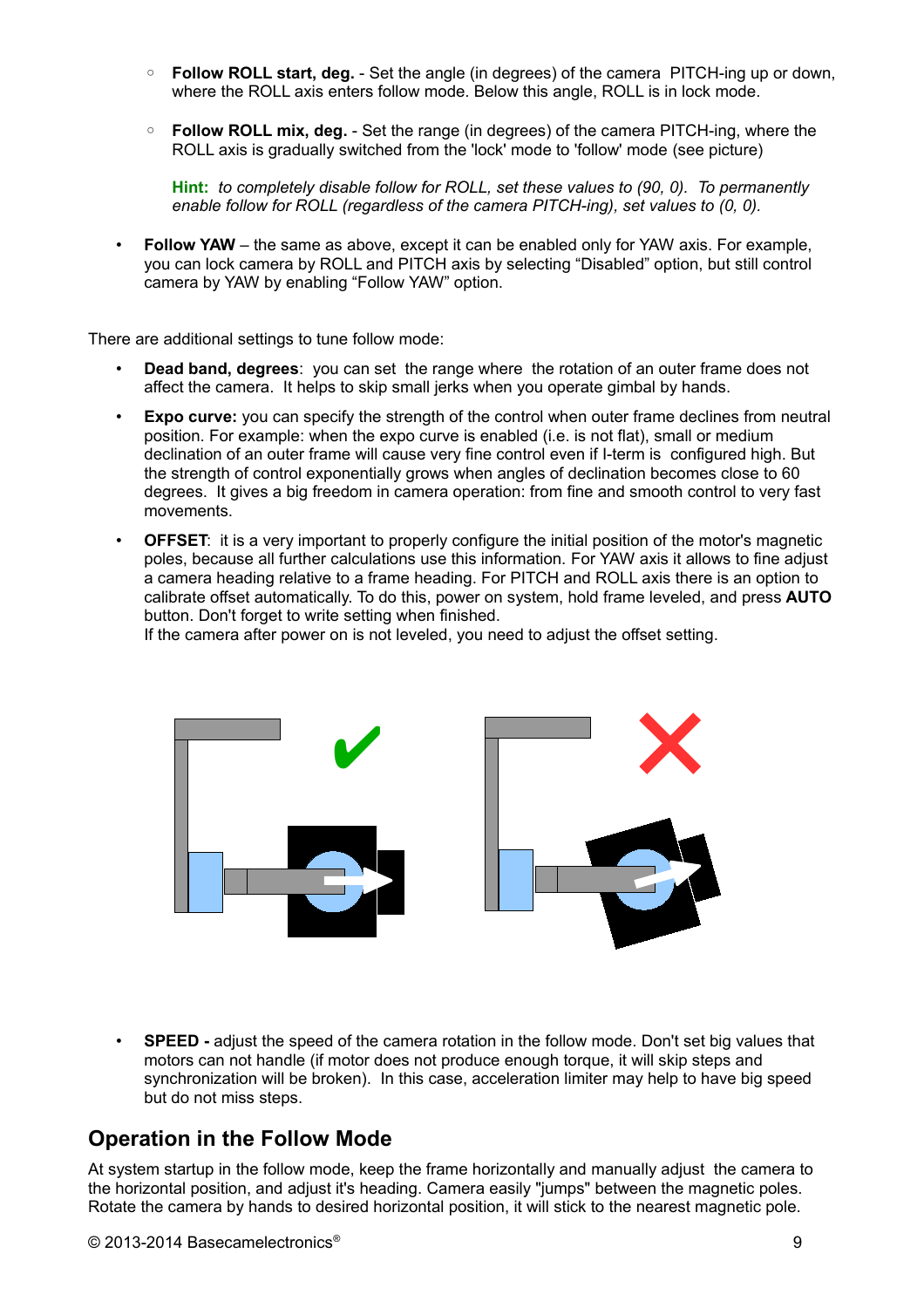Gently rotate and tilt the frame. Turns within  $\pm 45^{\circ}$  will control the speed of the camera from 0 to 100%. Camera rotates in accordance with the **SPEED** settings until it's angles are not equal the frame's angles, or until given restrictions will be achieved.

If the camera moves unpredictably, perhaps its the wrong direction of rotation of the motors and you need to change the **Reverse** flag in the 'Basic' tab .

To achieve the smooth motion, increase the **LPF** parameter (in the 'RC' tab), increase **Expo curve**, and decrease the **SPEED** and the **Acceleration limits**. For more dynamic control, change these settings in the opposite direction.

In case of failure of stabilization due to external disturbances, the camera can completely lose synchronization with the frame . In this case, it is necessary to return it to the proper position by hands. IT IS VERY IMPORTANT to keep the frame horizontally, because at this point the frame's zero angles are calibrated.

You can switch between modes on-the-fly by activating different profiles. Camera will keep their position between modes.

### *Advanced tab*

- **AHRS** options influencing on camera angle determination accuracy.
	- **Gyro trust** The higher is value, the more trust to the gyro data compared with the accelerometer data when estimating angles. It can reduce errors caused by accelerations during moving, but also decreases gyro drift compensation, resulting in horizon drift over time. For smooth flying, it is recommended to set low values (40-80), which will give more stable horizon for longer time. For aggressive flying, it's better to set higher values (100- 150).
	- **Accelerations compensation** enable it to use a physical model of multirotor to compensate accelerations during flight. This option works only when external FC is connected and calibrated.
- **Serial port speed** changes baud rate used for serial communication. Decrease it when using over-the-air serial adapters that can't work on maximum speed. The GUI can auto-detect the baud rate configured in the board.
- **PWM Frequency** sets the PWM frequency used to drive motors by power stage. Two modes are available : Low Frequency (in audible range) and High Frequency (outside audible range). In the high frequency mode it is necessary to increase the POWER setting a bit.
- **Motor outputs** you can assign hardware motor outs for any of stabilization axes. For example, you can use second controller for YAW stabilization and set it up this way: ROLL=disabled, PITCH=disabled, YAW=ROLL\_OUT, and connect a YAW motor to hardware ROLL\_OUT.
- **RC Sub-Trim** allows to correct transmitter inaccuracy.
	- **ROLL, PITCH, YAW trim** central point trimming. Central point here is PWM 1500. It's better to trim it in transmitter. But in case of it is not possible (when using joystick, for example), you can use AUTO function in the GUI. Just place stick in center, and press AUTO button. Actual data becomes new center point. Press WRITE button to apply settings.
	- **Dead band** adjusts a dead band around neutral point. There's no control while RC signal is inside this range. This feature works only in SPEED mode, and helps to achieve better control by eliminating jitters of stick around neutral point.
	- **Expo curve** adjusts the curvature of an exponential function, that allows to get precise control from RC in the range of the small values, but rough and strong control near endpoints. Works only in SPEED mode.
- **Sensor**

◦ **Gyro LPF** – adjusts filtering gyro data. It's not recommended to set values different than 0, © 2013-2014 Basecamelectronics® 10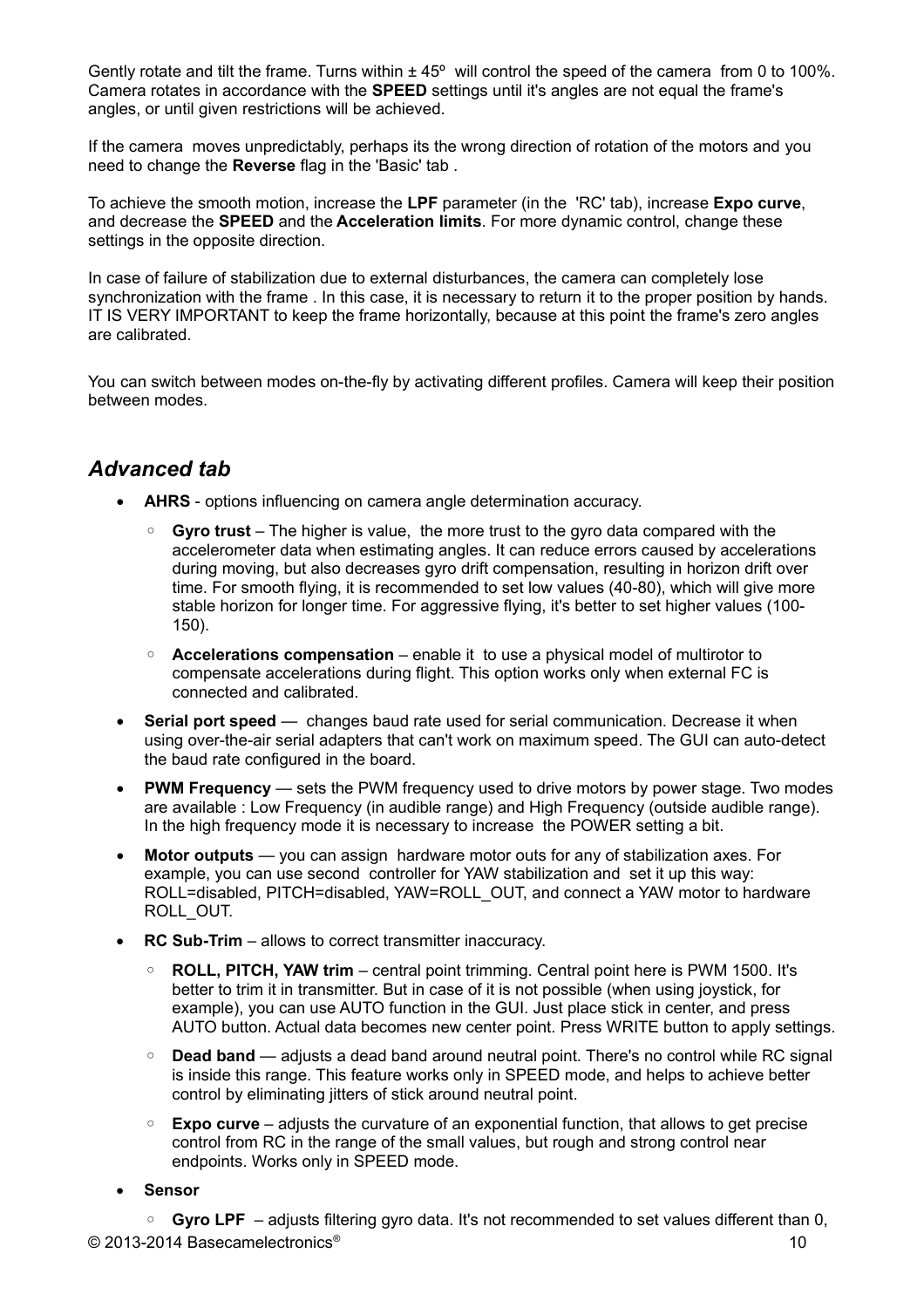because it will make adjusting PID controller harder. You can experiment with this.

- **Gyro high sensitivity** Increases gyro sensitivity twice. Use this option for big-sized DSLR cameras, in case if your PID settings are close to upper limits, but stabilization still not good. Increasing gyro sensitivity equals to multiplying P and D values by 2.
- **I2C Pullups Enable** turns ON built in I2C pull-up resistors for SDA and SCL lines. Use function on only if sensor doesn't work properly.
- **Frame IMU** set the location of the frame IMU. See [Second IMU sensor](#page-5-0) section of this manual.

# *Service tab*

### **Menu Button**

If you've connected menu button to BTN connector on the controller, you can assign different actions to it.

Available actions:

- **Use profile 1..5** loads selected profile
- **Calibrate ACC** the accelerometer calibration, works the same way as button in the GUI.
- **Calibrate Gyro** gyroscope calibration.
- **Swap RC PITCH ROLL** temporary swap RC inputs from PITCH to ROLL. In the most cases only one PITCH channel is enough to control a camera in 2-axis systems. Before a flight you can assign control from pitch channel to roll, and make a camera precisely leveled. Activating this function again swaps channels back, and saves roll position in the static memory.
- Swap RC YAW ROLL like the previous point.
- **Set tilt angles by hand** motors will be turned off, after that you can take the camera in hands and fix it in the new position for a few seconds. Controller will save and hold the new position. This function may be useful to correct camera position before flight if there is no RC control connected.
- **Motors toggle, Motors ON, Motors OFF** commands to change the state of the motors.
- **Reset controller**

# **Battery Monitoring**

On some latest board versions there is a voltage sensor installed to monitor the main battery voltage. It is used to apply voltage drop compensation (PID becomes stable during whole battery life-cycle), and to make low-voltage alarms and do the motor cut-off when the battery becomes discharged.

- **Calibrate -** adjusts the rate of internal multiplier to make measured voltage more precise. You need a multimeter to measure the real voltage, than enter this value in the calibration dialog.
- **Low voltage alarm** set the threshold to make alarm when the voltage drops below it.
- **Low voltage stop motors**  set the threshold to stop motors when the voltage drops below it.
- **Compensate voltage drop** set this option to automatically increase the POWER parameter (which controls the output power goes to the motors), when the battery loose voltage due to discharge process.
- **Set defaults for** select the battery type to fill the fields above with the default settings for selected type.

**NOTE:** you can add the voltage sensor to old boards in DIY way, by soldering a voltage divider 33k/10k: 33k goes to the battery "+", 10k goes to the GND, and common point goes to the pin 19 of the 328p MCU (if this pin is grounded, de-solder it first).

#### **Buzzer**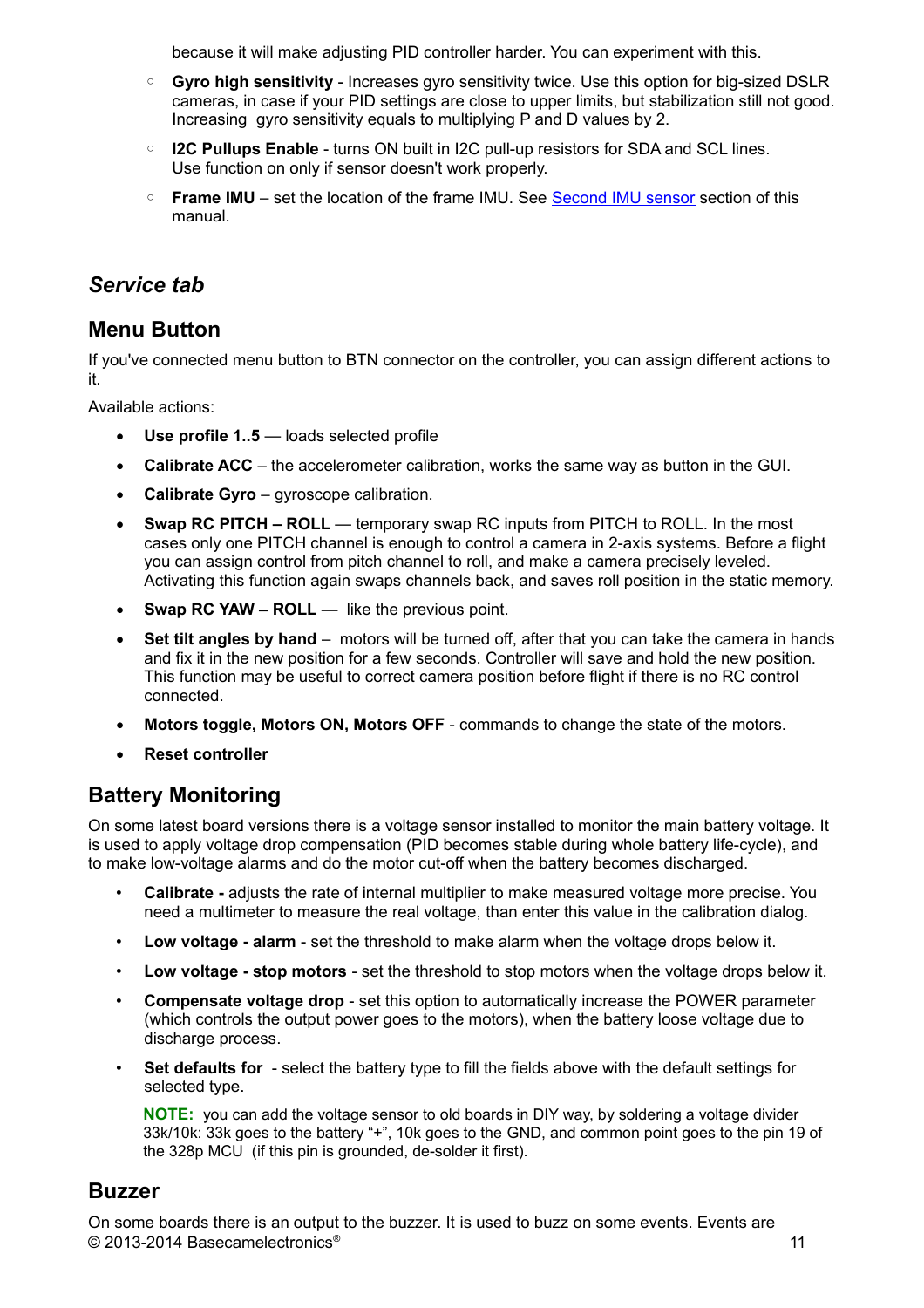configured (turned ON or OFF) in the GUI. You can connect an active buzzer only (which has an internal sound generator), working from 5..12V, currents below 40mA (check this [Digikey product](http://www.digikey.com/product-search/en?pv14=930&pv14=124&pv14=123&FV=fff4000b,fff80047,38003f,38007b,38007c,38007e,3803a2,7040013,7040015,704001b,7040024,704002a,7040037,704003b,704003e,7040045,704005a,704005d,7040068,704006a,704007e,7040080,7040088,704008a,704008b,70400f3,70404b5,7680028,15d80006&mnonly=0&newproducts=0&ColumnSort=0&page=1&quantity=0&ptm=0&fid=0&pageSize=25)  [search](http://www.digikey.com/product-search/en?pv14=930&pv14=124&pv14=123&FV=fff4000b,fff80047,38003f,38007b,38007c,38007e,3803a2,7040013,7040015,704001b,7040024,704002a,7040037,704003b,704003e,7040045,704005a,704005d,7040068,704006a,704007e,7040080,7040088,704008a,704008b,70400f3,70404b5,7680028,15d80006&mnonly=0&newproducts=0&ColumnSort=0&page=1&quantity=0&ptm=0&fid=0&pageSize=25) for example)

**NOTE:** you can connect the buzzer to old boards in DIY way, by soldering its "+" wire to the pin 32 of the 328p MCU, and "-" wire to the GND.

# *Realtime Data tab*

In this tab you can see raw sensor data stream, and logical RC input levels.

- **ACC\_X,Y,Z** accelerometer data.
- **GYRO\_X,Y,Z** gyroscope data. Helps to determine quality of P and D settings. Disturb gimbal by hand and see trace. If it looks like sine wave, D setting is too low and gimbal tends to lowfrequency oscillations. If some noise is always present even without any disturbance, D setting is too high and gimbal tends to high-frequency self-excitation.
- **ERR\_ROLL,PITCH,YAW** stabilization error graph. Same as peak indicators on the control panel and shows maximum deflection angle.

*Each graph can be turned on or off, scale can be adjusted for Y axis. You can pause the data transmission at any time.*

# *Setup step-by-step sequence*

# **1. Adjusting the mechanics**

Mount the camera on the tray and balance the gimbal in all three axes. Stabilization quality strongly depends on balance quality. To check your balance, pick your turned off gimbal in hands. Make fast motions along all axes, try to catch resonance point and swing the gimbal. If it is hard to do - gimbal is balanced correctly.

**NOTE :** *Good balance and low friction can scale down power consumption and keep good quality of stabilization.*

If you rewound motors by yourself, it's recommended to check winding. Remove motors from gimbal, connect them to controller and set parameters P=0, I=0.1, D=0 for each axis and set enough POWER. Connect main power supply. Motors should spin smoothly, while rolling the sensor. Little jitter is normal due to magnetic force between rotor and stator ("cogging" effect).

Pay great attention to sensor installation. Its axes must be parallel with motor axes. Pay attention to mechanical links. They must be a VERY RIGID and backlash-free. Sensor provides feedback data for stabilization, and even any little freedom or flexibility will cause delays and low-frequency resonances. This can complicate setting of PID, and cause unstable work in real conditions (frame vibrations, wind, etc)

# **2. Calibrating the sensor**

Gyro is calibrated every time you turn the controller on, and it takes about 4 seconds. Try to immobilize sensor (camera) as hard as you can in first seconds after powering on, while signal LED is blinking. After powering on you have 3 seconds to freeze gimbal before calibration starts.

If you activated option "Skip gyro calibration at startup", gyro is not calibrated every time and controller start working immediately after powering up. Be careful and recalibrate gyro manually, if you will notice something wrong with IMU angles.

#### **Calibrating Accelerometer**

You must perform ACC calibration only once, but it's recommended to recalibrate it from time to time or when the temperature significantly changes.

© 2013-2014 Basecamelectronics® 12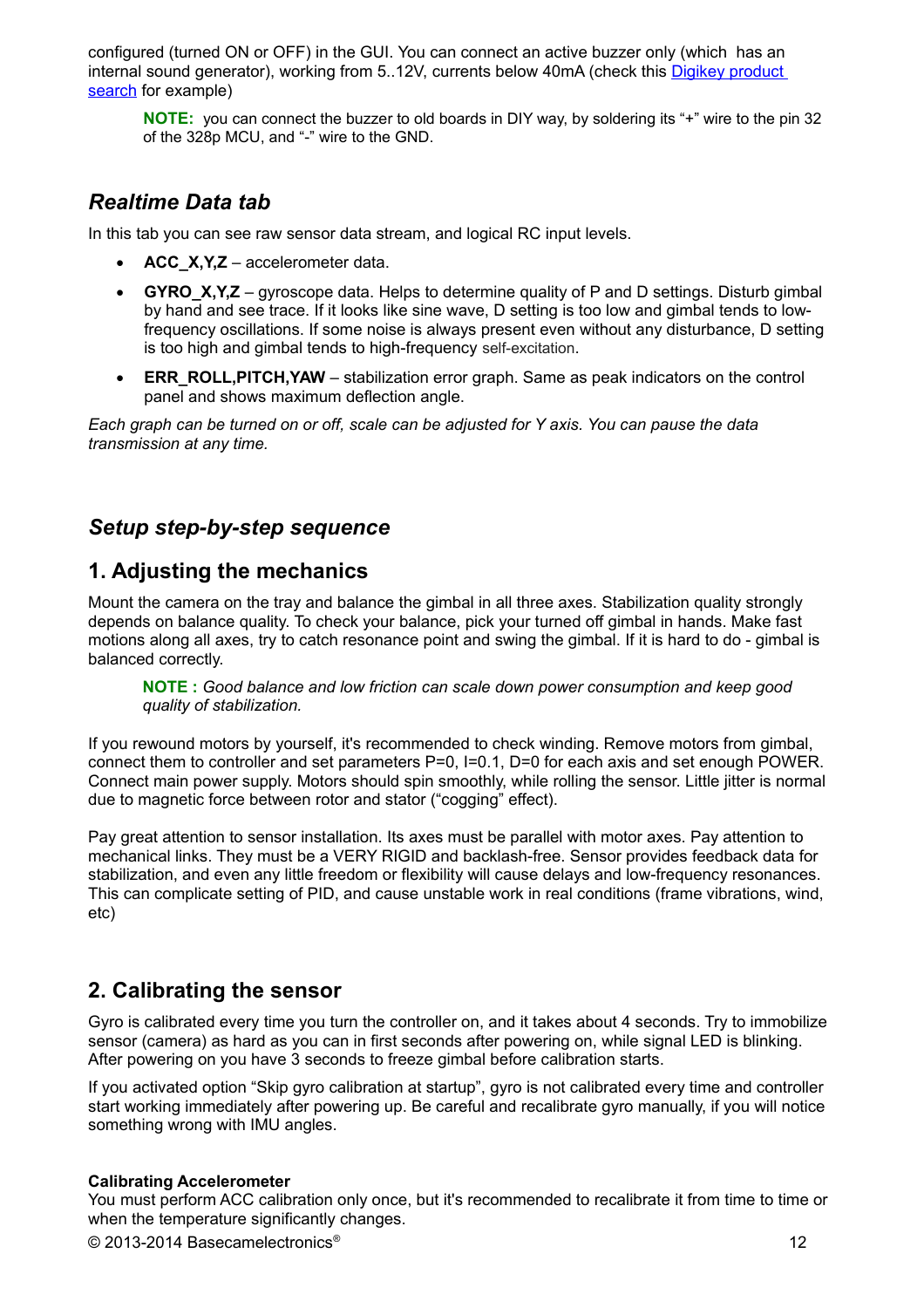- **Simple calibration mode:** set the sensor horizontally, and press CALIB.ACC in the GUI (or menu button, if it's assigned). LED will blink for 3 seconds. Try not to move sensor during calibration. At this step no matter how camera is leveled. You are calibrating the sensor, not the camera!
- **Advanced mode (recommended):** perform calibration in simple mode as above. Then turn sensor in order that each side of sensor looks up (6 positions at all, including base one). Fix the sensor in each position, press **CALIB.ACC** button in the GUI, and wait about 3-4 seconds, while LED if flashing. The order does not matter, but the base position always goes first (because the simple calibration cancels a result of advanced calibration). *You have not to press WRITE button, calibration data is written automatically after each step.*

**NOTE**: Precise *accelerometer calibration is a very important for horizon holding during dynamic flying or YAW rotation.*



#### **4. Tuning basic settings**

- Connect the main power supply.
- Set **POWER** according to the motor configuration (see recommendations above)
- Auto-detect number of poles and motors direction. Do not proceed to next step until proper direction will be detected!
- Adjust PID controller. To check stabilization quality, use peak indicator in the control panel (shown by the blue traces and blue numbers). Incline the frame by small angles and try to minimize peak values by increasing P, I and D to its maximum. You may use gyro data from Realtime Data tab to estimate stabilization quality, too.

Better to tune PID with the "Follow Mode" turned OFF for all axes.

Suggested algorythm for PID tuning:

- 1. Set I=0.01, P=10, D=10 for all axes. Gimbal should be stable at this moment. If not, decrease P and D a bit. Than start to tune each axis sequentially:
- 2. Gradually increase P until motor starts oscillate (you may knock camera and see on the gyro graph, how fast oscillation decays). Increase D a little – it should damp oscillations, and decay time decreases. The lower is decay time, the better.
- 3. Repeat step 2 until D reaches its maximum, when high-frequency vibration appears (you may feel it by hands and see noisy line on the gyro graph). Current P and D values are maximum for your setup, decrease them a little and go to step 4

4. Increase I until low-frequency oscillation starts. Decrease I a little to keep gimbal stable.  $\degree$  2013-2014 Basecamelectronics $\degree$  13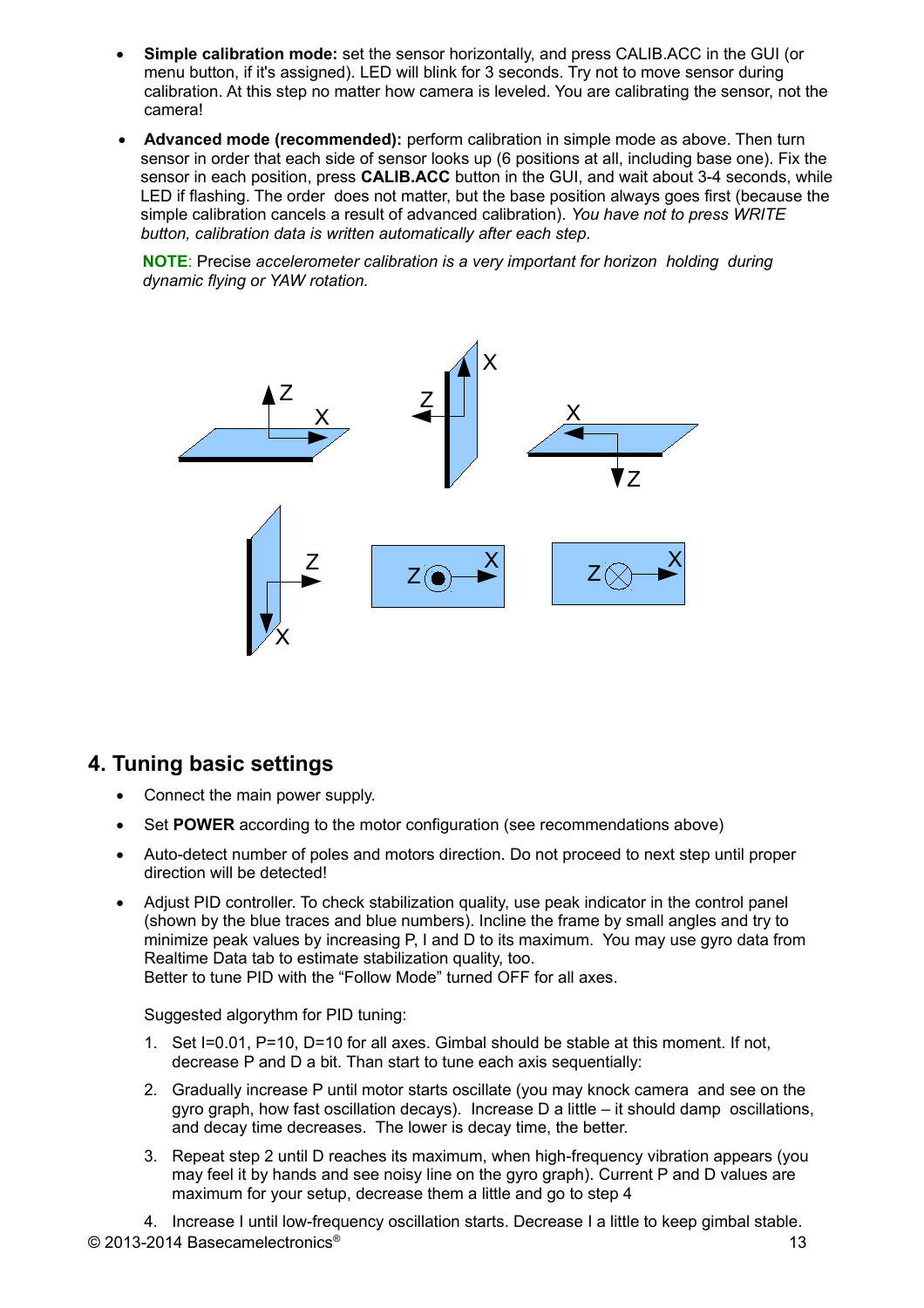Now you found a maximum for all PID values for selected axis. Repeat from step 1 for other axes.

5. When all axes are tuned in static, try to move gimbal's frame, emulating a real work. You may notice that cross-influence of axes may make gimbal not stable. In this case, decrease a little PID values from its maximum for axes that looses

The result of good tuning – stabilization error is less than 1 degree when you slightly rock a gimbal's frame.

# **5. Connecting and configuring RC**

• Connect one of the free receiver's channels to RC\_PITCH input, preserving right polarity

In the RC Settings tab:

- Set **SORCE**=PWM
- Assign RC\_PITCH input to PITCH axis
- Leave all other axes and CMD as "no input"
- For PITCH axis, set **MIN.ANGLE**=-90, **MAX.ANGLE**=90, **ANGLE MODE**=checked, **LPF**=5, **SPEED**=10 (not used in angle mode)
- Connect the battery to the main controller and receiver, and check that RC\_PITCH input receives data in the "Realtime Data" tab (slider should be blue filled and reflects to stick movement)

Now you can control the camera from your RC transmitter, from -90 to 90 degrees. If you are not satisfied with the speed of movement, adjust the **I-term** setting for PITCH in the "Basic" tab.

Try the SPEED mode and feel difference with the ANGLE mode.

Connect and tune remaining axes the same way, as required.

# **6. Testing gimbal in real conditions**

Connect controller to the GUI and turn ON multirotor motors, holding it above your head. Check the vibrations on the camera by using Realtime Data tab / ACC raw data. Try to decrease the level of vibrations using soft dampers.

**NOTE:** *Brushless motors versus traditional servos provide faster reaction, but less torque. That's why it's hard for them to fight against wind and air flows from props. If you are developing multirotor frame by yourself, try to avoid this influences (for example, lengthen arms a bit, or tilt motors away from center or place camera above props in case of H-frame). Also bear in mind, when copter moves with high speed, an air flow is deflected and can affect the gimbal.*

# **Status LED**

There are 2 LEDs on board. **Red** led lights when power is connected. **Green**/**blue** LED signals show actual state of the system:

- LED is off pause before calibration, to take hands off or to level gimbal.
- **LED blinks slowly –** Calibration is in action. Freeze gimbal during this process.
- **LED blinks fast**  system error, stabilization cannot be performed. To check error description, connect to GUI.
- LED is on normal operation mode.
- **LED is on, but blinks irregularly** I2C errors appears.

Also, additional LEDs may present to signal serial communication on RX and TX line.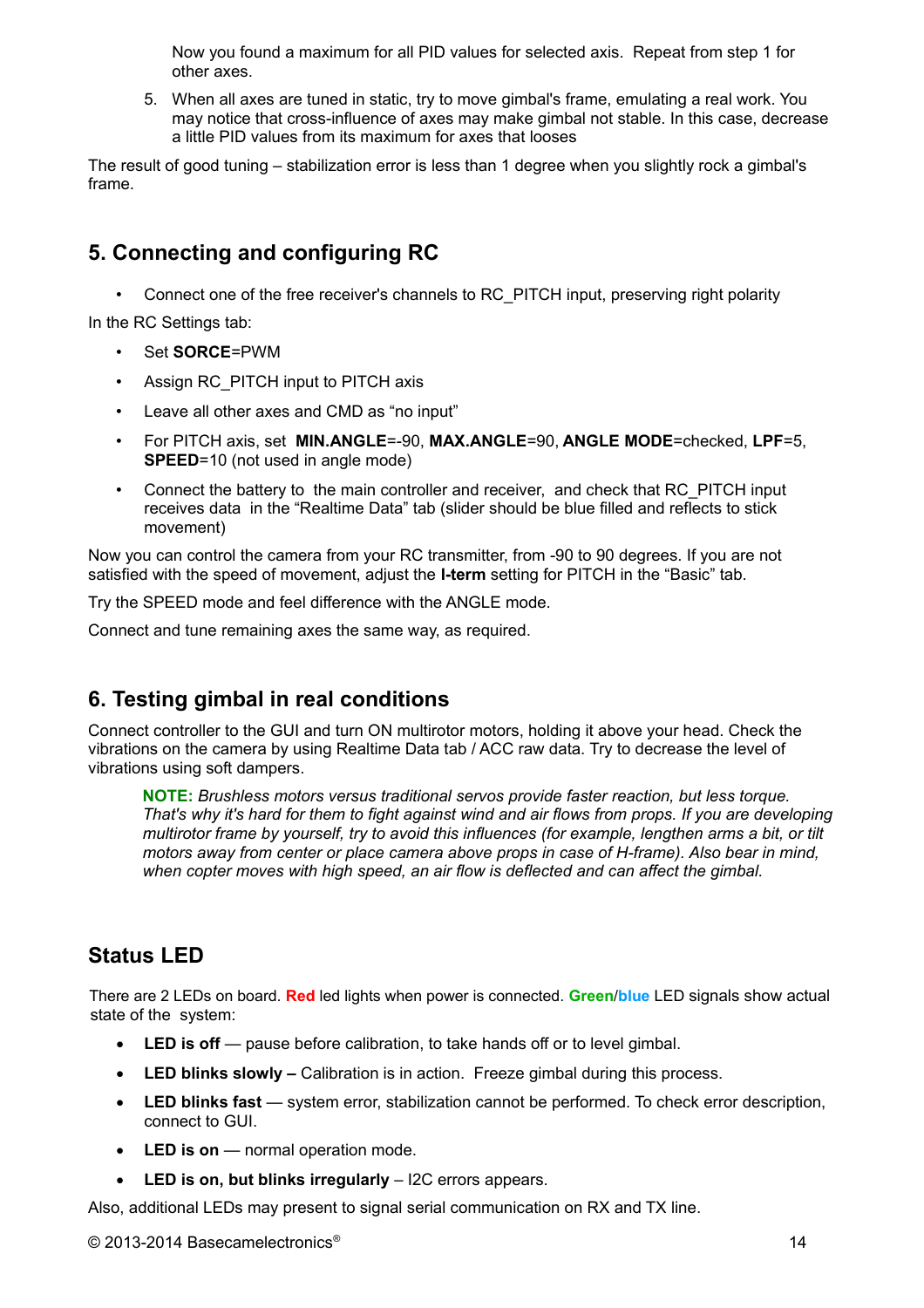# **Possible problems and solutions**

| Problem                                                                                      | <b>Possible causes</b>                                                                                                              | <b>Solutions</b>                                                                                                                                                                                                                                                                                                |
|----------------------------------------------------------------------------------------------|-------------------------------------------------------------------------------------------------------------------------------------|-----------------------------------------------------------------------------------------------------------------------------------------------------------------------------------------------------------------------------------------------------------------------------------------------------------------|
| Motors don't spin                                                                            | -Power supply is not connected<br>-Supply polarity inverted<br>-POWER set to 0                                                      | -Check all connections<br>-Set POWER between 50200                                                                                                                                                                                                                                                              |
| Camera is trying to align, but falls<br>back                                                 | -Camera is not balanced<br>-It's an error in motor windings, or one<br>phase is broken<br>- POWER is not high enough                | -Balance camera<br>-Check motor winding<br>- Increase POWER parameter                                                                                                                                                                                                                                           |
| During fast YAW rotating, camera<br>deflects by ROLL, and then slowly<br>gets to horizon.    | -Bad accelerometer calibration<br>-Sensor is not in parallel with motor<br>axes                                                     | -Make advanced ACC calibration by 6<br>positions<br>-Align sensor with motor axes                                                                                                                                                                                                                               |
| During fast motion with acceleration,<br>camera deflects, and then slowly gets<br>to horizon | -This is normal effect of accelerations                                                                                             | -Try to increase Gyro Trust in<br>Advanced tab                                                                                                                                                                                                                                                                  |
| YAW arrow slowly spins in the GUI                                                            | -Slow drift is normal (less than 1<br>degree/minute). It's because of gyro<br>drifts over time.                                     | -Note to sensor Immobility during gyro<br>calibration<br>-Re-calibrate gyro                                                                                                                                                                                                                                     |
| Camera slowly drifts by any or all axes<br>just after power on                               | - Bad gyro calibration                                                                                                              | -Re-calibrate gyro                                                                                                                                                                                                                                                                                              |
| Clicks and<br>crunch are heard during work. LED is<br>synchronously blinking.                | -I2C errors present. Errors are<br>possible if sensor wires are too long,<br>or motors outs affect sensor by<br>capacitive linkage. | -Shorter sensor wires;<br>-Lower pullup resistors value on the<br>sensor board;<br>-Install spike LC-filter on motor outs<br>(make 2-3 turns of motor cable<br>through ferrite coil);<br>- Install spike LC-filter on sensor wires<br>(the same as motor filter);<br>- Replace sensor with version with<br>LLC; |
| High-frequency oscillations.                                                                 | -Feedback self-excitation as a result<br>of high D parameter                                                                        | -Check the graphs to understand on<br>what axis is the problem, and lower D<br>value.                                                                                                                                                                                                                           |
| Low-frequency oscillations.                                                                  | -Feedback self-excitation as a result<br>of high D parameter or high P                                                              | Lower P, increase D                                                                                                                                                                                                                                                                                             |
| GUI cannot connect to the board.                                                             | -Wrong COM-port selected<br>-GUI and firmware versions doesn't<br>match.                                                            | -Try different COM-ports<br>-Upload the latest firmware, and<br>download matching GUI version.                                                                                                                                                                                                                  |